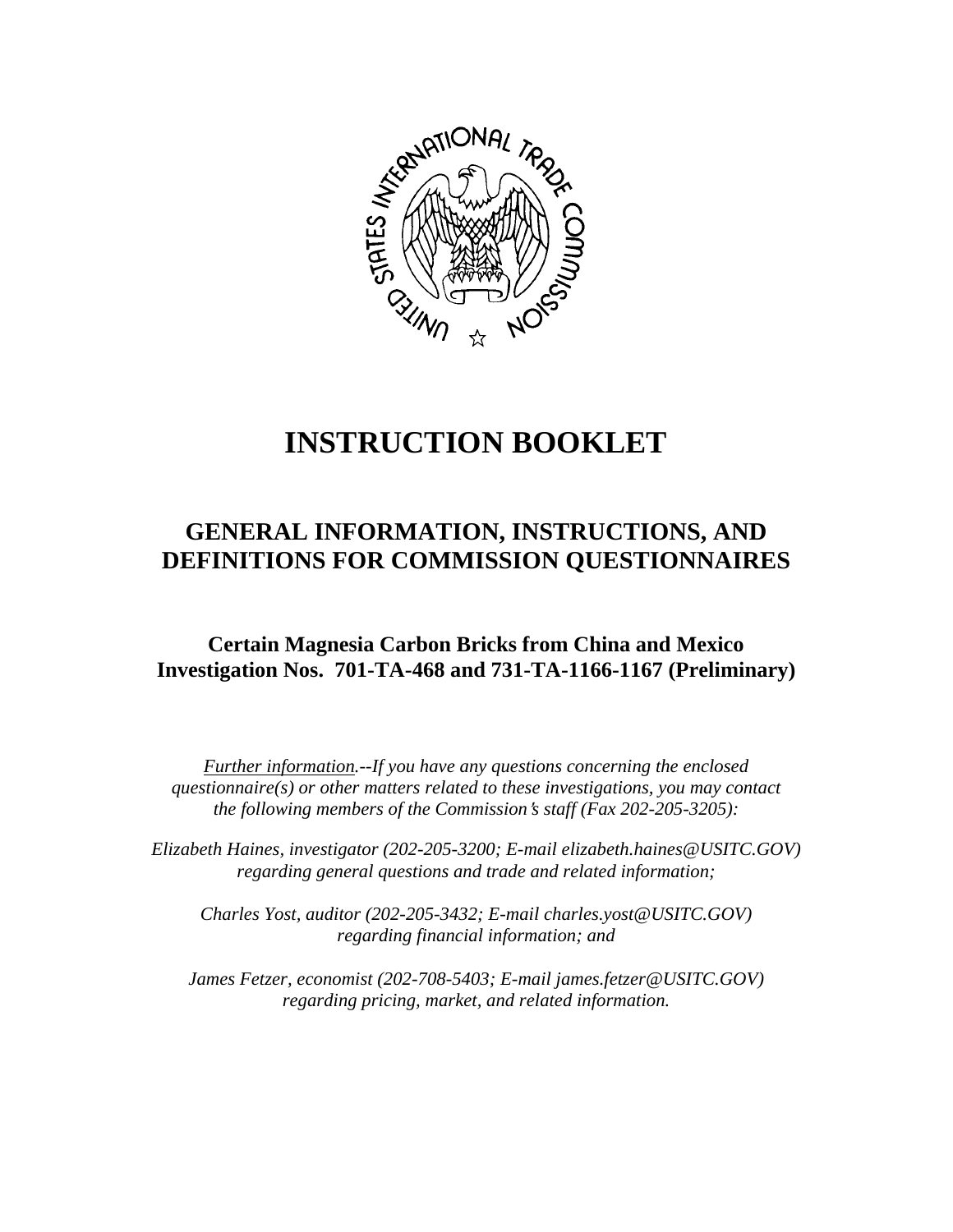#### **GENERAL INFORMATION**

*Background*.--These investigations were instituted in response to a petition filed on July 29, 2009 by Resco Products, Inc., Pittsburgh, PA. Countervailing and antidumping duties may be assessed on the subject imports as a result of these investigations if the Commission makes an affirmative determination of injury, threat, or material retardation, and if the U.S. Department of Commerce makes an affirmative determination of subsidization and/or dumping.

Questionnaires and other information pertinent to these investigations are available at http://www.usitc.gov/trade\_remedy/731\_ad\_701\_cvd/investigations/2009/magnesia\_carbon\_bric ks/prelimphase.htm. Address all correspondence to the United States International Trade Commission, Washington, DC 20436. Hearing-impaired individuals can obtain information regarding these investigations via the Commission's TDD terminal (202-205-1810).

*Due date of questionnaire(s)*.--Return the completed questionnaire(s) to the United States International Trade Commission **by no later than August 12, 2009**. Although the enclosed postpaid envelope may be used to return the completed questionnaire, use of an overnight mail service may be necessary to ensure that your response actually reaches the Commission **by August 12, 2009**. If you do not use the enclosed envelope, please make sure the completed questionnaire is sent to the **attention of Elizabeth Haines**. **Return only one copy of the completed questionnaire(s), but please keep a copy for your records so that you can refer to it if the Commission staff contacts you with any questions during the course of the investigations.**

*Service of questionnaire response(s)*.--In the event that your firm is a party to these investigations, you are required to serve a copy of the questionnaire(s), once completed, on parties to the proceeding that are subject to administrative protective order (see 19 CFR  $\S 207.7$ ). A list of such parties is maintained by the Commission's Secretary and may be obtained by calling 202-205-1803. A certificate of service must accompany the copy of the completed questionnaire(s) you submit (see 19 CFR § 207.7).

*Confidentiality*.--The commercial and financial data furnished in response to the enclosed questionnaire(s) that reveal the individual operations of your firm will be treated as confidential by the Commission to the extent that such data are not otherwise available to the public and will not be disclosed except as may be required by law (see 19 U.S.C.  $\S$  1677f). Such confidential information will not be published in a manner that will reveal the individual operations of your firm; however, nonnumerical characterizations of numerical business proprietary information (such as discussion of trends) will be treated as confidential business information only at the request of the submitter for good cause shown.

*Verification***.--**The information submitted in the enclosed questionnaire(s) is subject to audit and verification by the Commission. To facilitate possible verification of data, please keep all your workpapers and supporting documents used in the preparation of the questionnaire response(s).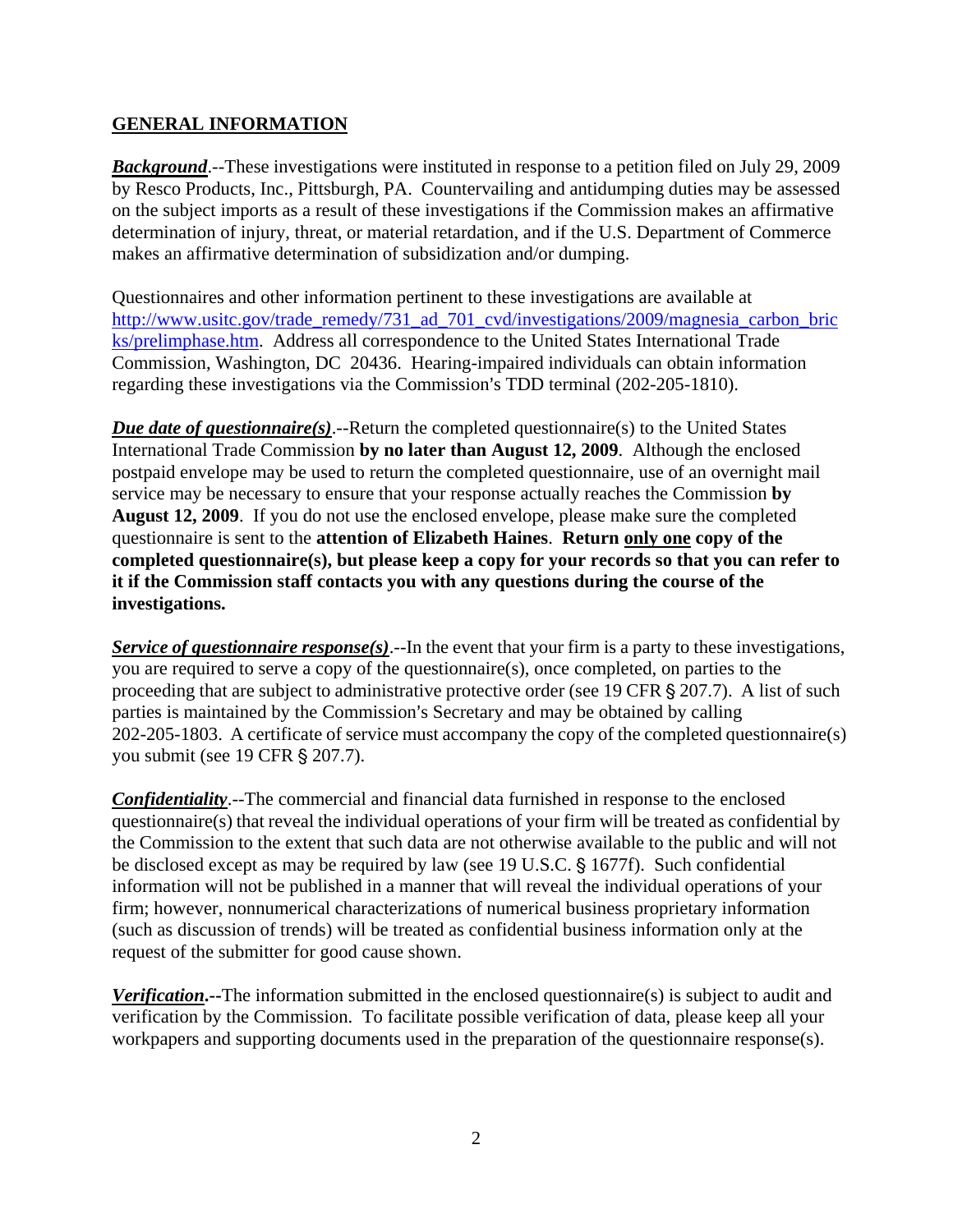#### **GENERAL INFORMATION--***Continued*

*Release of information*.--The information provided by your firm in response to the questionnaire(s), as well as any other business proprietary information submitted by your firm to the Commission in connection with the investigations, may become subject to, and released under, the administrative protective order provisions of the Tariff Act of 1930 (19 U.S.C. § 1677f) and section 207.7 of the Commission's Rules of Practice and Procedure (19 CFR  $\S$  207.7). This means that certain lawyers and other authorized individuals may temporarily be given access to the information for use in connection with these investigations or other import-injury investigations conducted by the Commission on the same or similar merchandise; those individuals would be subject to severe penalties if the information were divulged to unauthorized individuals. In addition, if your firm is a U.S. producer, the information you provide on your production and imports of MCB and your responses to the questions in Part I of the producer questionnaire will be provided to the U.S. Department of Commerce, upon its request, for use in connection with (and only in connection with) its requirement pursuant to section  $702(c)(4)$  and  $732(c)(4)$  of the Act (19 U.S.C.  $\S 1671a(c)(4)$  and  $1673a(c)(4)$  to make a determination concerning the extent of industry support for the petition requesting these investigations. Any information provided to Commerce will be transmitted under the confidentiality and release guidelines set forth above. Your response to these questions constitutes your consent that such information be provided to Commerce under the conditions described above.

## **INSTRUCTIONS**

*Answer all questions*.--Do not leave any question or section blank unless a questionnaire expressly directs you to skip over certain questions or sections. If the answer to any question is "none," write "none." If information is not readily available from your records in exactly the **form requested, furnish carefully prepared estimates--designated as such by the letter E<sup>"</sup>--and explain the basis of your estimates**. Answers to questions and any necessary comments or explanations should be supplied in the space provided or on separate sheets attached to the appropriate page of the questionnaire(s). If your firm is completing more than one questionnaire in connection with these investigations (i.e., a producer, importer, and/or purchaser questionnaire), you need not respond to duplicated questions in the questionnaires.

*Consolidate all U.S. establishments*.--Report the requested data for your establishment(s) located in the United States. **Firms operating more than one establishment should combine the data for all establishments into a single report.**

*Filing instructions*.—Questionnaires may be filed either in paper form or electronically.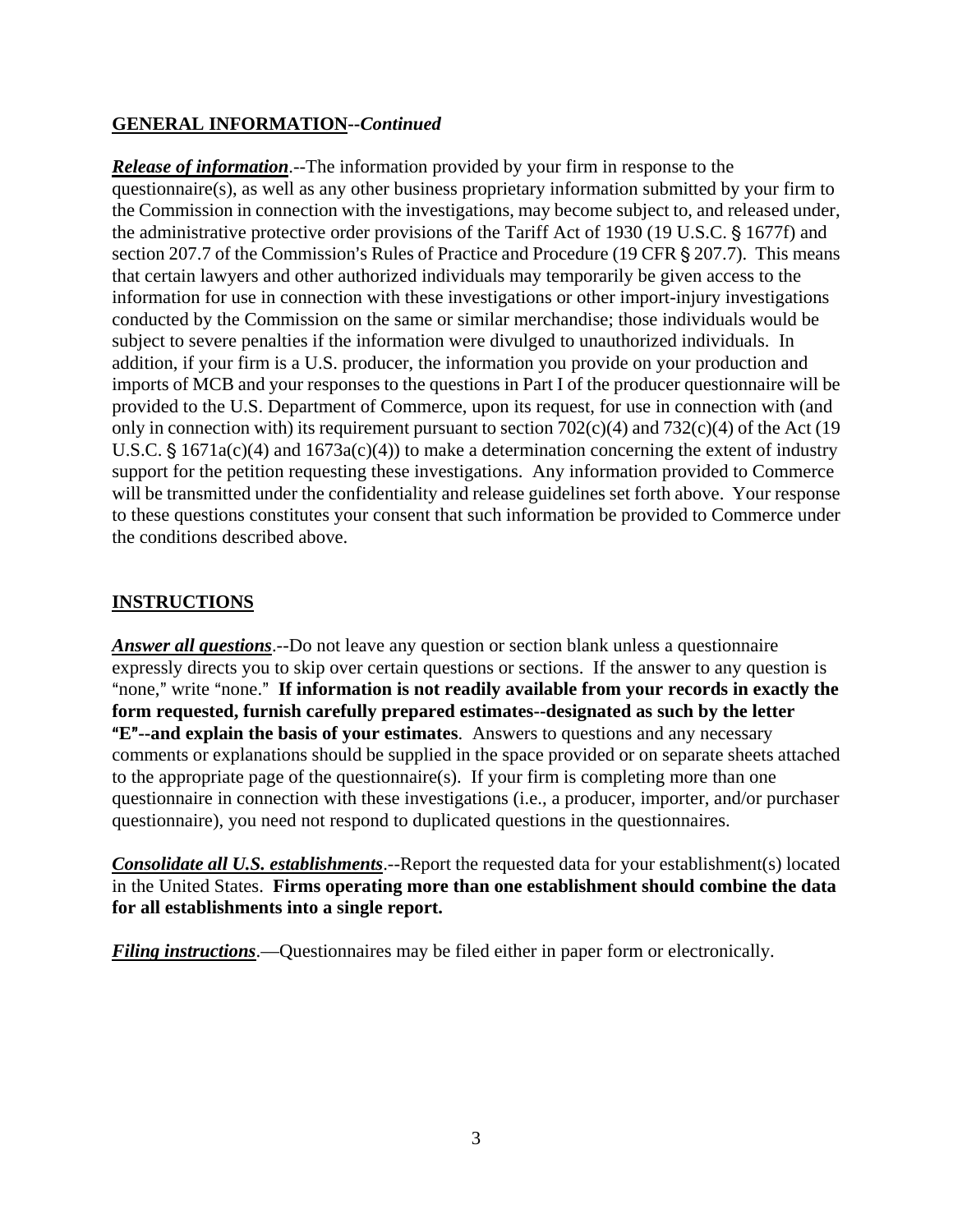#### **INSTRUCTIONS--***Continued*

#### **OPTIONS FOR FILING IN PAPER FORM**

**• Overnight mail service**.—Mail to the following address:

#### **United States International Trade Commission Office of Investigations, Room 615 500 E Street SW Washington, DC 20024**

**• Fax**.—Fax to 202.205.3205.

**• U.S. mail**.—Mail to the address above, but use zip code 20436. *This option is not recommended. U.S. mail sent to government offices undergoes additional processing to screen for hazardous materials; this additional processing results in substantial delays in delivery.* 

#### **OPTIONS FOR FILING ELECTRONICALLY**

This questionnaire is available as a "fillable" form in MS Word format on the Commission's website at

http://www.usitc.gov/trade\_remedy/731\_ad\_701\_cvd/investigations/2009/magnes ia\_carbon\_bricks/prelimphase.htm. *Please do not attempt to modify the format or permissions of the questionnaire document*. You may complete the questionnaire electronically, print it out, and submit it in paper form as described above, or you may submit it electronically through one of the following means:

**• Compact disc (CD)**.—Copy your questionnaire onto a CD, include a signed certification page (page 1) (either in paper form or scanned PDF copied onto CD), and mail to the address above. *It is strongly recommended that you use an overnight mail service. U.S. mail sent to government offices undergoes additional processing which not only results in substantial delays in delivery but may also damage CDs.* 

**• E-mail**.—E-mail your questionnaire to the investigator identified on page 1 of the Instruction Booklet; include a scanned PDF of the signed certification page (page 1). Type the following in the e-mail subject line: **BPI Questionnaire in MCB, 701-468**. *Please note that submitting your questionnaire by e-mail may subject your firm's business proprietary information to transmission over an unsecure environment and to possible disclosure. If you choose this option, the Commission warns you that any risk involving possible disclosure of such information is assumed by the submitter and not by the Commission.* 

Note: If you are a party to the investigations, and service of the questionnaire is required, such service should be made in paper form.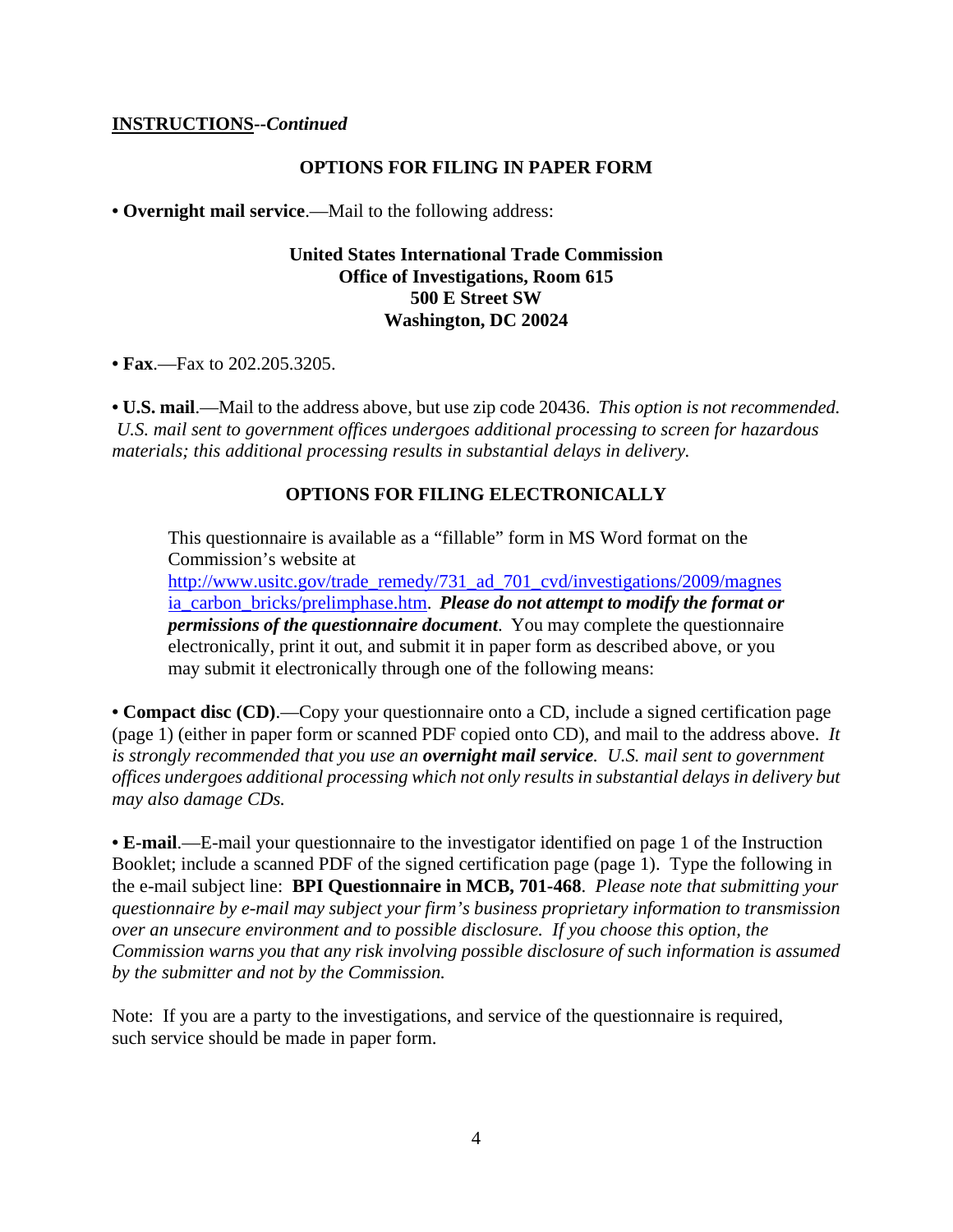## **DEFINITIONS**

*Certain magnesia carbon bricks ("MCB")*.-- Imports covered by this petition consist of certain chemically bonded (resin or pitch), magnesia carbon bricks whose magnesia component contains at least 70 percent magnesia ("MgO") by weight, regardless of the source of raw materials for the MgO, with carbon levels ranging from trace amounts to 30 percent by weight, regardless of enhancements, (for example, MCB can be enhanced with coating, grinding, tar impregnation or coking, high temperature heat treatments, anti-slip treatments or metal casing) regardless of whether or not antioxidants are present (for example, antioxidants can be added to the mix from trace amounts to 15 percent by weight as various metals, metal alloys, and metal carbides). The scope of these investigations excludes alumina-carbon bricks, alumina-silicon carbide-carbon bricks and all dolomite class bricks. Certain magnesia carbon bricks that are the subject of this order are currently classifiable under subheadings 6902.10.10.00, 6902.10.50.00, 6815.91.00.00 and 6815.99.00.00 of the Harmonized Tariff Schedule of the United States (HTSUS). While HTSUS subheadings are provided for convenience and customs purposes, the written description is dispositive.

*Firm*.--An individual proprietorship, partnership, joint venture, association, corporation (including any subsidiary corporation), business trust, cooperative, trustee in bankruptcy, or receiver under decree of any court.

*Related firm*.--A firm that your firm solely or jointly owned, managed, or otherwise controlled; a firm that solely or jointly owned, managed, or otherwise controlled your firm; and/or a firm that was solely or jointly owned, managed, or otherwise controlled by a firm that also solely or jointly owned, managed, or otherwise controlled your firm.

*Establishment*.--Each facility of a firm in the United States involved in the production, importation, and/or purchase of MCB (as defined above), including auxiliary facilities operated in conjunction with (whether or not physically separate from) such facilities.

*United States*.--For purposes of these investigations, the 50 States, Puerto Rico, the U.S. Virgin Islands, and the District of Columbia.

*Importer*.--Any person or firm engaged, either directly or through a parent company or subsidiary, in importing MCB (as defined above) into the United States from a foreign manufacturer or through its selling agent.

**Imports**.--Those products identified for Customs purposes as <u>imports for consumption</u> for which your firm was the importer of record (i.e., was responsible for paying any import duty) or consignee (i.e., to which the merchandise was first delivered).

*Import quantities*.--Quantities reported should be net of returns.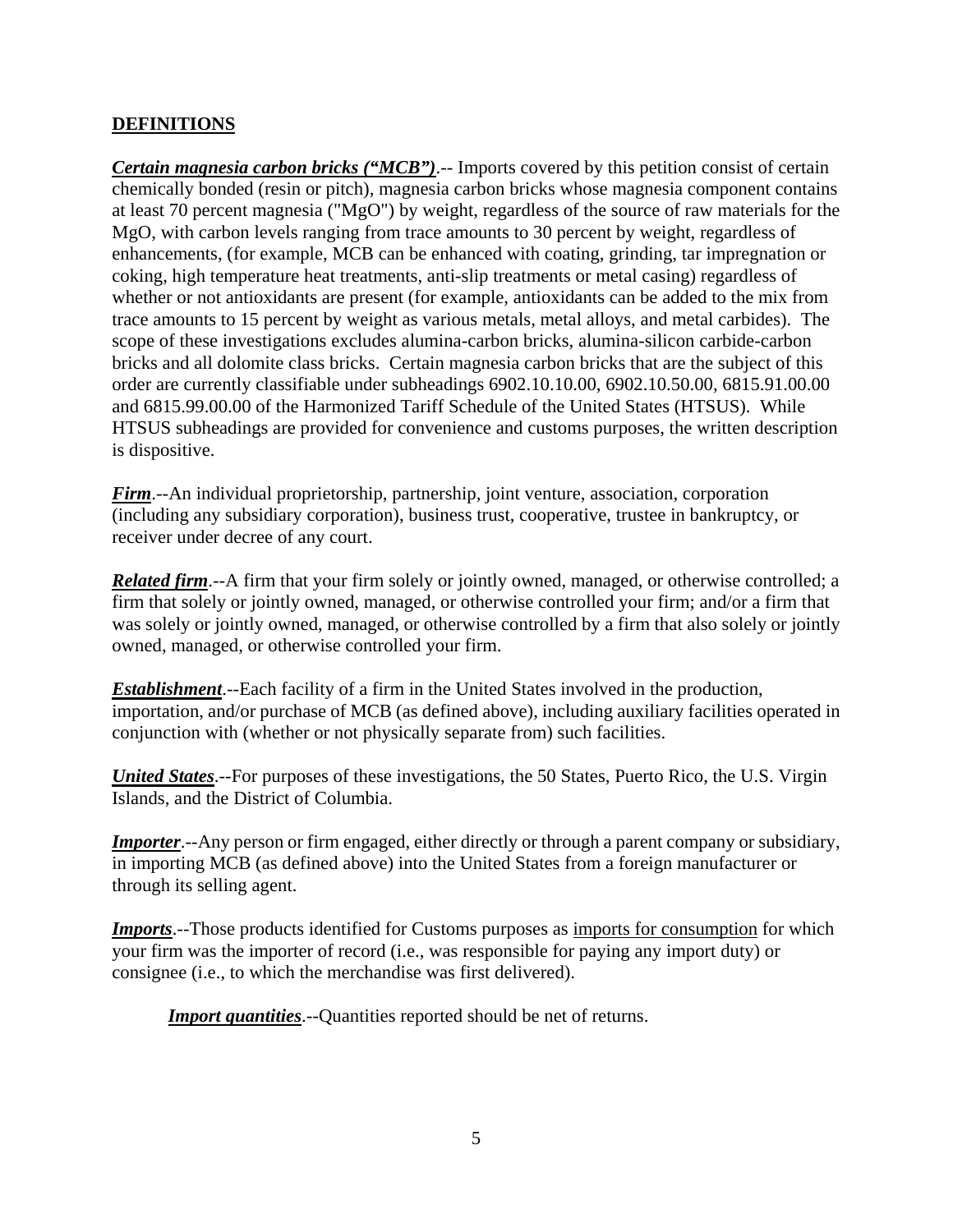#### **DEFINITIONS—***Continued*

*Import values*.--Values reported should be landed, duty-paid values at the U.S. port of entry, including ocean freight and insurance costs, brokerage charges, and import duties (i.e., all charges except inland freight in the United States).

*Purchaser*.--Any person or firm engaged, either directly or through a parent company or subsidiary, in purchasing MCB (as defined above) from another firm that produces, imports, or otherwise distributes MCB. A retail firm that is the importer of record may be considered a purchaser.

*Purchases*.--Purchases from all sources, NOT including direct imports from foreign producers (which should be reported in an importer questionnaire).

*Purchase quantities*.--Quantities reported should be net of returns.

*Purchase values*.--Values reported should be net values (i.e., gross purchase values less all discounts, allowances, rebates, and the value of returned goods), delivered to your U.S. receiving point.

*Shipments*.--Shipments of products produced in or imported by your U.S. establishment(s). Include shipments to the contracting firm of product produced by your firm under a toll agreement.

*Shipment quantities*.--Quantities reported should be net of returns.

*Shipment values*.--Values reported should be net values (*i.e.*, gross sales values less all discounts, allowances, rebates, prepaid freight, and the value of returned goods), f.o.b. your U.S. point of shipment. The value of domestic shipments to the contracting firm under a toll agreement is the conversion fee (including profit).

#### *Types of shipments*:

*U.S. shipments*.--Commercial shipments, internal consumption, and transfers to related firms within the United States.

*Commercial shipments*.--Shipments, other than internal consumption and transfers to related firms, within the United States.

*Internal consumption*.--Product consumed internally by your firm.

*Transfers to related firms*.--Shipments made to related domestic firms.

*Export shipments*.--Shipments to destinations outside the United States, including shipments to related firms.

*Inventories*.--Finished goods inventory, not raw materials or work-in-progress.